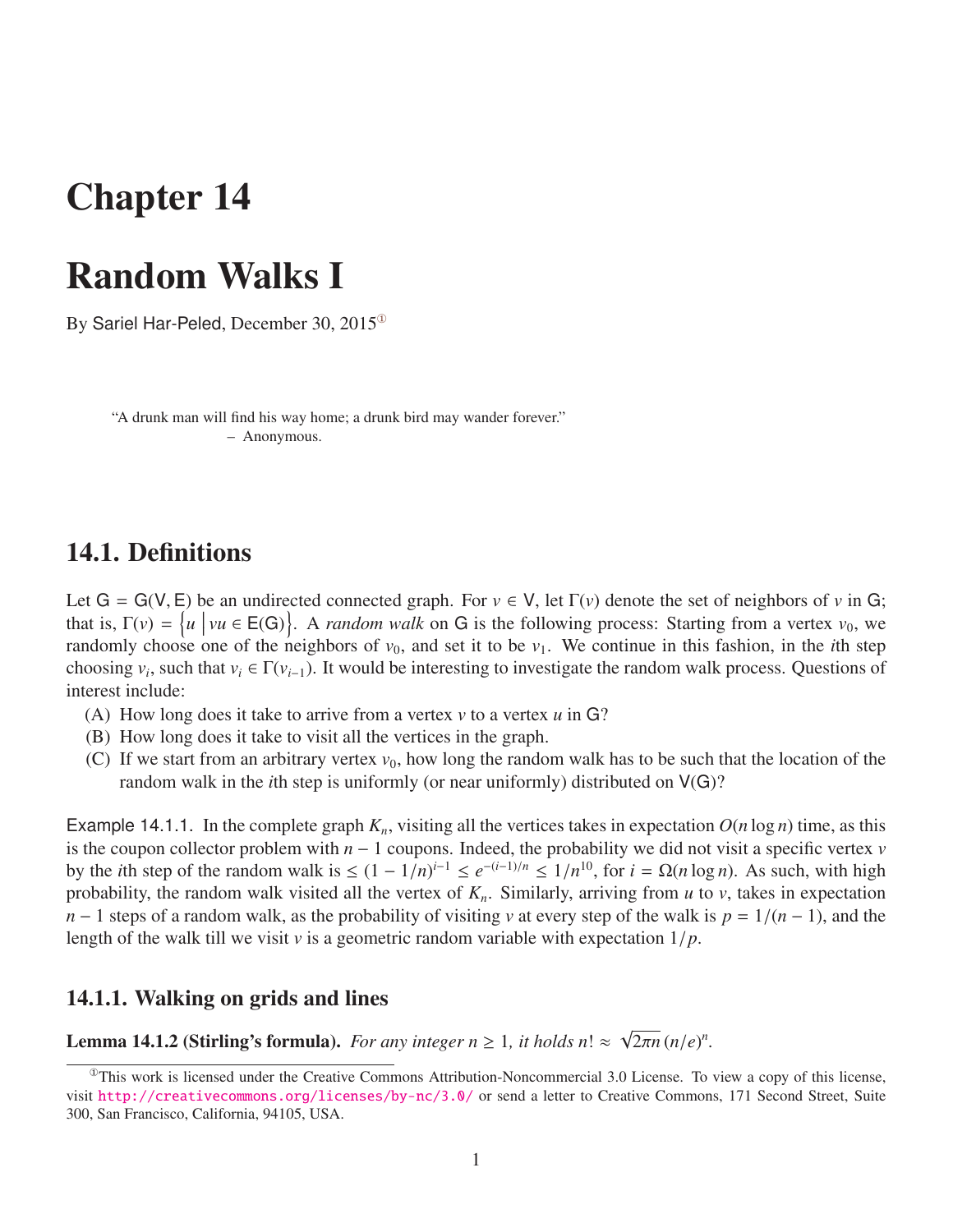#### 14.1.1.1. Walking on the line

Lemma 14.1.3. *Consider the infinite random walk on the integer line, starting from* 0*. Here, the vertices are the integer numbers, and from a vertex k, one walks with probability* <sup>1</sup>/<sup>2</sup> *either to k* <sup>−</sup> <sup>1</sup> *or k* <sup>+</sup> <sup>1</sup>*. The expected number of times that such a walk visits* 0 *is unbounded.*

*Proof:* The probability that in the 2*i*th step we visit 0 is  $\frac{1}{2^{2i}}\binom{2i}{i}$  $\binom{2i}{i}$ , As such, the expected number of times we visit the origin is

$$
\sum_{i=1}^{\infty} \frac{1}{2^{2i}} {2i \choose i} \ge \sum_{i=1}^{\infty} \frac{1}{2\sqrt{i}} = \infty,
$$

 $\text{since } \frac{2^{2i}}{2}$ 2 √ *i* ≤ 2*i i* ! ≤ 2 2*i*  $\frac{1}{\sqrt{2}}$ 2*i* [\[MN98,](#page-2-0) p. 84]. This can also be verified using the Stirling formula, and the resulting sequence diverges.

#### 14.1.1.2. Walking on two dimensional grid

A random walk on the integer grid  $\mathbb{Z}^d$ , starts from a point of this integer grid, and at each step if it is at point  $(i_1, i_2, \ldots, i_d)$ , it chooses a coordinate and either increases it by one, or decreases it by one, with equal probability.

**Lemma 14.1.4.** Consider the infinite random walk on the two dimensional integer grid  $\mathbb{Z}^2$ , starting from  $(0,0)$ .<br>The expected number of times that such a walk visits the origin is unbounded. *The expected number of times that such a walk visits the origin is unbounded.*

*Proof:* Rotate the grid by 45 degrees, and consider the two new axises  $X'$  and  $Y'$ . Let  $x_i$  be the projection of the location of the *i*th step of the random walk on the *X*'-axis, and define  $y_i$  in a similar fashion. Clearly,  $x_i$  are of the form  $j/\sqrt{2}r$ , and 2, on simular tashion. Clearly, form  $j/\sqrt{2}$ , where *j* is an integer. By scaling by a factor of  $\sqrt{2}$ , consider the resulting random walks  $x'_i = \sqrt{2}x_i$  and  $y'_i = \sqrt{2}y_i$ . Clearly,  $x_i$  and  $y_i$  are random walks on the integer grid, and furthermore, they are *independent*. As such, the probability that we visit the origin at the 2*i*th step is  $Pr[x'_{2i} = 0 \cap y'_{2i} = 0] =$  $Pr[x'_{2i} = 0]^{2} = (\frac{1}{2^{2}})$  $rac{1}{2^{2i}}\binom{2i}{i}$  $\binom{2i}{i}^2 \ge 1/4i$ . We conclude, that the infinite random walk on the grid  $\mathbb{Z}^2$  visits the origin in expectation

$$
\sum_{i=0}^{\infty} \Pr[x'_i = 0 \cap y'_i = 0] \ge \sum_{i=0}^{\infty} \frac{1}{4i} = \infty,
$$

as this sequence diverges.

#### 14.1.1.3. Walking on three dimensional grid

In the following, let  $\begin{pmatrix} i \\ a & b \end{pmatrix}$ = *i*! *a*! *b*! *c*! .

**Lemma 14.1.5.** Consider the infinite random walk on the three dimensional integer grid  $\mathbb{Z}^3$ , starting from (0, <sup>0</sup>, 0)*. The expected number of times that such a walk visits the origin is bounded.*

*Proof:* The probability of a neighbor of a point  $(x, y, z)$  to be the next point in the walk is 1/6. Assume that we performed a walk for 2*i* steps, and decided to perform 2*a* steps parallel to the *x*-axis, 2*b* steps parallel to the *y*-axis, and 2*c* steps parallel to the *z*-axis, where  $a + b + c = i$ . Furthermore, the walk on each dimension is